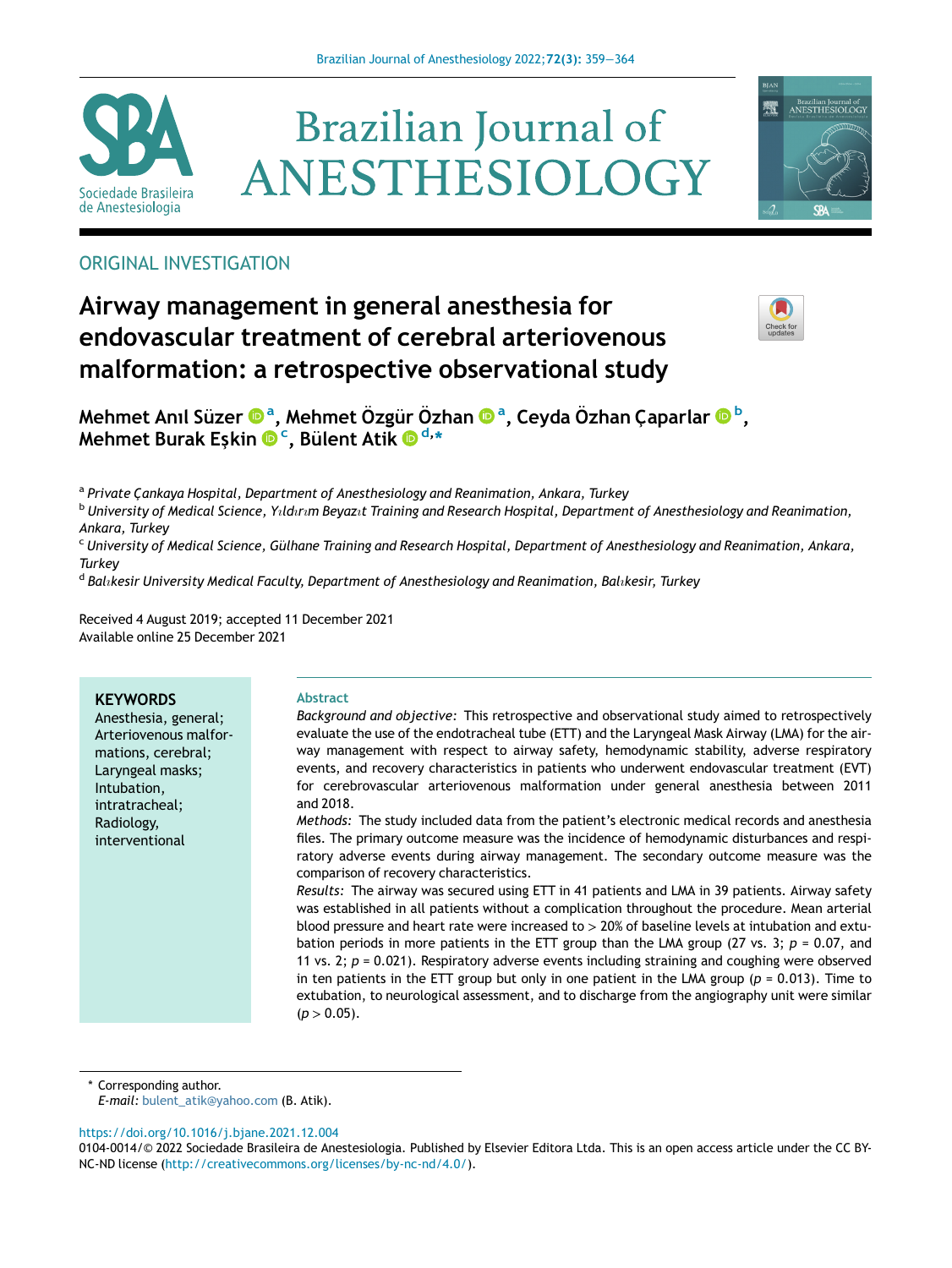Conclusion: It was concluded that LMA provided sufficient airway safety as with ETT and may be used as an alternative to ETT for EVTs under general anesthesia.

© 2022 Sociedade Brasileira de Anestesiologia. Published by Elsevier Editora Ltda. This is an open access article under the CC BY-NC-ND license [\(http://creativecommons.org/licenses/by-nc-nd/](http://creativecommons.org/licenses/by-nc-nd/4.0/) [4.0/\)](http://creativecommons.org/licenses/by-nc-nd/4.0/).

## Introduction

Endovascular Treatment (EVT) has been increasingly used in the past twenty years as a sole therapy or more frequently, as a component of the multimodal therapy for the treatment of brain Arteriovenous Malformations (AVMs) (1). The aim of EVT is to reduce the size and blood flow of the nidus of AVM to occlude its feeders via the application of Ethylene-Vinyl Alcohol Copolymer (EVOH) or Onyx through a microcatheter.<sup>1[,2](#page-5-1)</sup> The anesthetic management of EVT for AVM involves general principles of the interventional neuroradiology (INR), which have been adopted mainly from the traditional neurosurgery: a) providing an immobile patient, b) maintaining hemodynamic stability, c) manipulation of arterial blood pressure (ABP) as necessary, d) smooth emergence from the anesthesia, e) early recovery as shown by a neurological assessment, and f) treatment of complications.[3](#page-5-2),[4](#page-5-3)

Among the various anesthetic techniques such as conscious sedation, general anesthesia (GA), and neurolept anesthesia, GA is the most commonly used technique because it ensures both immobilization and airway safety during the procedure. Endotracheal intubation has been generally used for airway management in GA.<sup>[5-10](#page-5-4)</sup> Although supraglottic airway devices are well-known tools for the airway management in GA, their use in the interventional neuroradiological procedures is limited. Only four reports exist in the literature.  $11-14$ 

Endovascular treatments were begun for cerebrovascular aneurysm in 2008 and for arteriovenous malformation in 2011 in our hospital. We have been using both the endotracheal tube (ETT) and the Laryngeal Mask Airway (LMA) for the airway management in procedures under GA.

This study aimed to retrospectively evaluate the use of ETT and LMA for the airway management with respect to airway safety, hemodynamic stability, adverse respiratory events, and recovery characteristics in patients who underwent endovascular treatment for cerebrovascular arteriovenous malformation under general anesthesiabetween 2011 and 2018.

## **Methods**

This observational and retrospective study was conducted in a tertiary hospital from January 2011 to April 2018. After obtaining hospitals ethic committee approval, data were retrospectively collected from the hospital's computerized data base (MedData™ HBYS), medical and anesthesia files of all adult patients who underwent elective endovascular treatment for uncomplicated cerebrovascular AVM by a single neuroradiologist in the INR unit. The study followed the Strengthening the Reporting of Observational Studies in Epi-demiology (STROBE) guidelines.<sup>[15-17](#page-5-6)</sup> Obtaining informed consent was waived with respect to the retrospective design of the study.

The inclusion criteria were as follows: elective EVT for cerebral AVM under general anesthesia and American Society of Anesthesiologists (ASA) physical status I−II patients without neurological deficits. Exclusion criteria were a history of cerebrovascular surgery, neurological impairment before the procedure, difficult airway management, insufficient data, and lost to follow-up in the perioperative period.

#### Anesthetic technique

All patients were examined by the anesthesiologists before the intervention. A large-bore peripheral venous cannula was inserted in the forearm, and  $8-10$  mL.kg<sup>-1</sup> saline or Ringer's lactate was given for prehydration during the fasting period, which lasted six hours for light meals and two hours for clear fluids. Patients were monitored with electrocardiography (ECG), pulse oximetry, and noninvasive blood pressure (NIBP) in the INR unit. Baseline vital parameters were recorded. An arterial catheter was placed in the left radial artery after local anesthetic infiltration to monitor arterial blood pressure and to take blood samples for activated clotting time (ACT) measurement.

GA was induced using  $2-2.5$  mg<sup>-1</sup>kg<sup>-1</sup> intravenous (IV) propofol and  $1-2 \mu g^{-1} kg^{-1}$  fentanyl. 0.6 mg<sup>-1</sup>kg<sup>-1</sup> rocuronium was given to facilitate endotracheal intubation or LMA insertion, and 1.5 mg<sup>-1</sup>kg<sup>-1</sup> lidocaine (2%) was given to suppress airway reflexes. After three minutes of mask ventilation with 100% oxygen, an ETT (ID 6.5−8.0) was placed after direct laryngoscopy or a LMA (– no 3−5) was inserted (LMA-ClassicTM, Intavent Orthofix Ltd., Maidenhead, Berkshire, United Kingdom). LMA was inserted using the classical method described by Brain.<sup>[18](#page-5-7)</sup> Volume inflated in the pneumatic cuff of the LMA was 15 mL for size 3, 20 mL for size 4, and 30 mL for size 5 to minimize the pressure on the pharynx. Patients were ventilated using positive pressure ventilation (PPV). Ventilator settings were adjusted to keep the end tidal  $CO<sub>2</sub>$  level between 25 and 29 mmHg (mild hypocapnia) and the peak airway pressure lower than  $20 \text{ cm}H_2O$ .

A total intravenous anesthesia (TIVA) technique using remifentanil and propofol infusions was used for the maintenance of anesthesia. Remifentanil was given with a constant infusion rate (2  $\mu$ gkg<sup>-1</sup>h<sup>-1</sup>). Propofol infusion rate was changed in a range between 3–6  $\mu$ g.kg<sup>-1</sup>h<sup>-1</sup> to maintain mean arterial pressure (MAP) between 60 and 70 mmHg until glue injection and between 20% and 30% below the baseline MAP during the glue injection to slow the blood circulation in the injection area.

The body temperature was monitored, and a forced air warming device was used to prevent hypothermia. An urine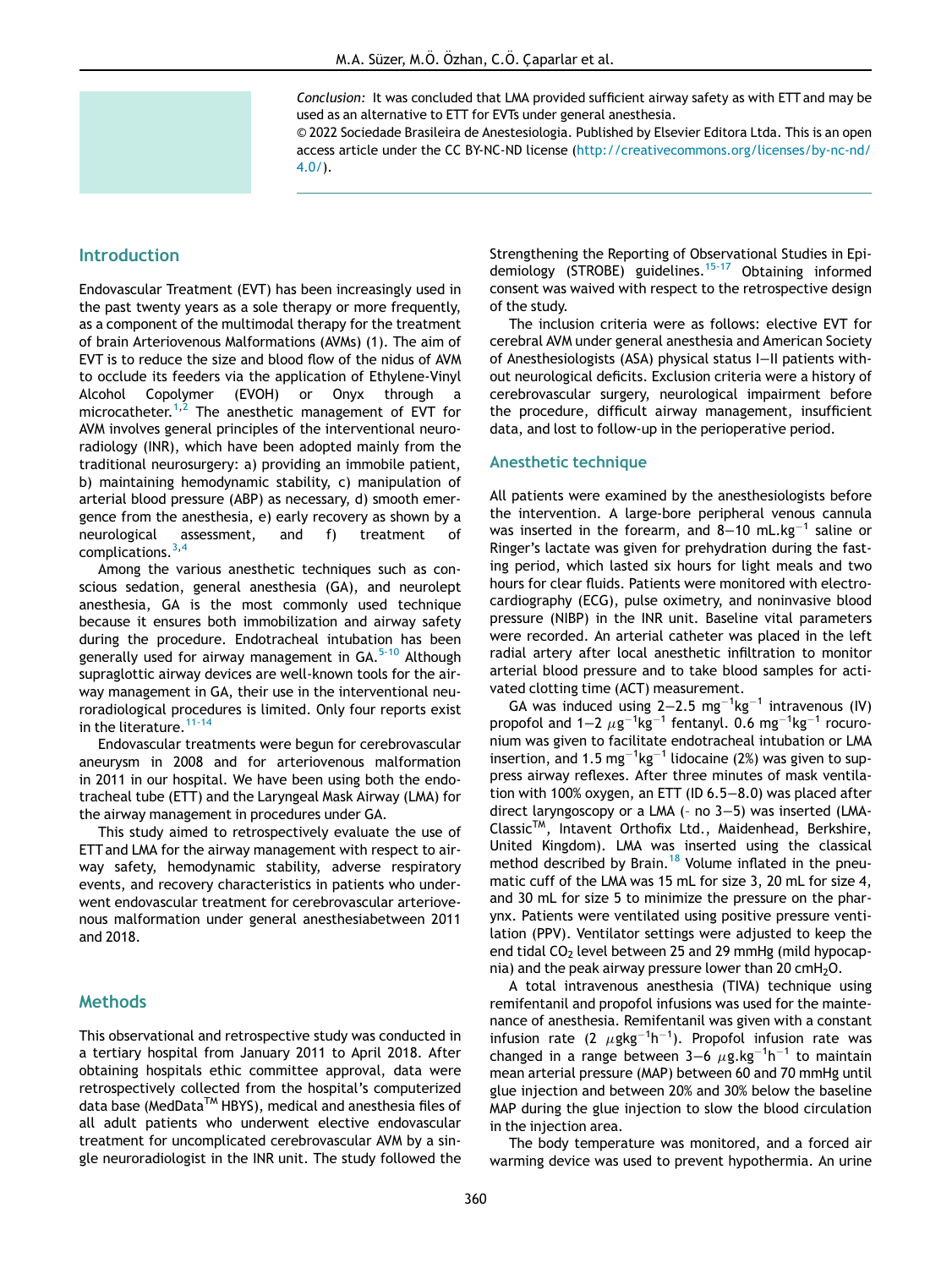catheter was placed, and urine output was monitored. The baseline activated clotting time (ACT) was measured, and heparin 100 U.kg<sup>-1</sup> was given as a loading dose, and an infusion was started at a rate of 15  $\sf U.kg^{-1}h^{-1}$  to maintain the ACT between 2 and 3 times the normal rate after the femoral artery cannulation. A total of 1200 mg N-acetylcysteine and 50 mg ranitidine were given to prevent contrast-induced nephropathy and for gastric protection. After completion of EVT, TIVA and heparin infusions were discontinued. Ventilation was controlled with 100% oxygen until the return of spontaneous ventilation. IV 1.5 mg.kg $^{-1}$  lidocaine was given to prevent airway reflexes during extubation, and 40  $\mu$ g. kg<sup>-1</sup> neostigmine and 20  $\mu$ g.kg<sup>-1</sup> atropine were given for the reversal of the neuromuscular blocking agent in both groups. ETT or LMA was removed when spontaneous respiration resumed (tidal volume  $> 4$  mL.kg $^{-1}$ ) and when consciousness returned.

The following recovery and discharge times were recorded: time to extubation or to removal of LMA, time to the neurological assessment, and time to discharge from the angiography unit to the intensive care unit (ICU). The neurological status of the patient was assessed by the neuroradiologist using the Glasgow Coma Scale (GCS) who performed the EVT. Patients with stable neurological and hemodynamic status, a modified Aldrete recovery score  $> 9$ , and a dry femoral artery puncture site were discharged from the angiography unit to the ICU.

Systolic arterial blood pressure (SAP), diastolic arterial blood pressure (DAP), mean arterial pressure (MAP), peripheral oxygen saturation  $(SpO<sub>2)</sub>$ , heart rate (HR), and end-tidal  $CO<sub>2</sub>$  (etCO<sub>2</sub>) levels were monitored and recorded continuously throughout the procedure. Vital signs were recorded before induction (baseline), before (pre-intubation) and after endotracheal intubation or LMA insertion (post-intubation), after extubation or removal of LMA (post-extubation), and at 5 minutes intervals during the procedure. A bolus dose of 40  $\mu$ g.kg<sup>-1</sup> metoprolol was given when the MAP increased > 20% above baseline values to avoid further increments in ABP. Respiratory adverse events and other complications were assessed and recorded throughout the procedure.

<span id="page-2-0"></span>The electronic medical records, medical and anesthesia files, and intensive care unit charts were evaluated to collect data including demographic characteristics, techniques of anesthesia and airway management, hemodynamic changes after airway management and extubation, respiratory adverse events throughout the procedure, recovery and discharge times after the procedure, and the other complications related to the EVT. The records with insufficient data were excluded from the study. Only the files of patients whose EVTwas performed by the same neuroradiologist, and anesthesiologists were included.

The primary outcome measures were the incidence of hemodynamic disturbance that was defined as the hemodynamic parameters which were not between  $\pm 20\%$  of baseline values and the incidence of adverse respiratory events including laryngospasm, apnea, cough, gagging, and straining. The secondary outcome measure was the comparison of recovery times after the procedure including time to extubation, time to neurological assessment, and time to discharge from the INR unit to the ICU (min).

A power analysis was conducted to calculate sample size based on a prior study using PASS 13 software.<sup>[14](#page-5-8)[,19](#page-5-9)</sup> A total sample size of 72 (36 cases for each group) was required to detect at least 30% difference in MAP between ETT and LMA groups with a power of 80% at the 5% significance level.

#### Statistical analysis

All records were analyzed for missing data. The patient who had partially missing data and was lost to follow-up after the intervention was excluded from the study. The data were analyzed using the Statistical Packages for Social Sciences for Windows version 11.5 pocket program (IBM Corp., Chicago, IL, USA). For intergroup comparisons, the Chi-Square test and Fisher's exact test were used to analyze nominal data, and the t-test for independent samples was used for quantitative data. Data were expressed as mean  $\pm$  SD for continuous variables and numbers, and percentages for categorical variables. The value of  $p < 0.05$  was considered significant.<sup>[20](#page-5-10)</sup>

## Results

Medical records of 80 patients were reviewed. There was no missing data and all patients have completed the follow-up period that lasted 38−42 hours ([Fig. 1](#page-2-0)). Two groups were identified considering the airway management technique: the Endotracheal Tube group (group ETT ;  $n = 41$ ) and the Laryngeal Mask Airway group (group LMA ; n = 39). The demographic characteristics were similar between the groups [\(Table 1](#page-3-0)).

#### Primary outcome measures

Respiratory complications related to the airway management including insufficient ventilation, desaturation, laryngospasm, or bronchospasm were not recorded. There were three periods throughout the procedure where hemodynamic changes in mean arterial blood pressure and heart rates were not  $\pm 20\%$  of baseline values: a) After the induction of GA (pre-intubation), b) After airway management (post-intubation), and c) After extubation (post-extubation).

The pre-intubation MAP levels were lower than 20% of baseline values in 21 patients in the ETT group and in 19 patients in the LMA group ( $p = 0.771$ ). Heart rate was reduced to < 20% of baseline levels in 11 patients in the ETT



Figure 1 Flow diagram detailing participant flow through observational study.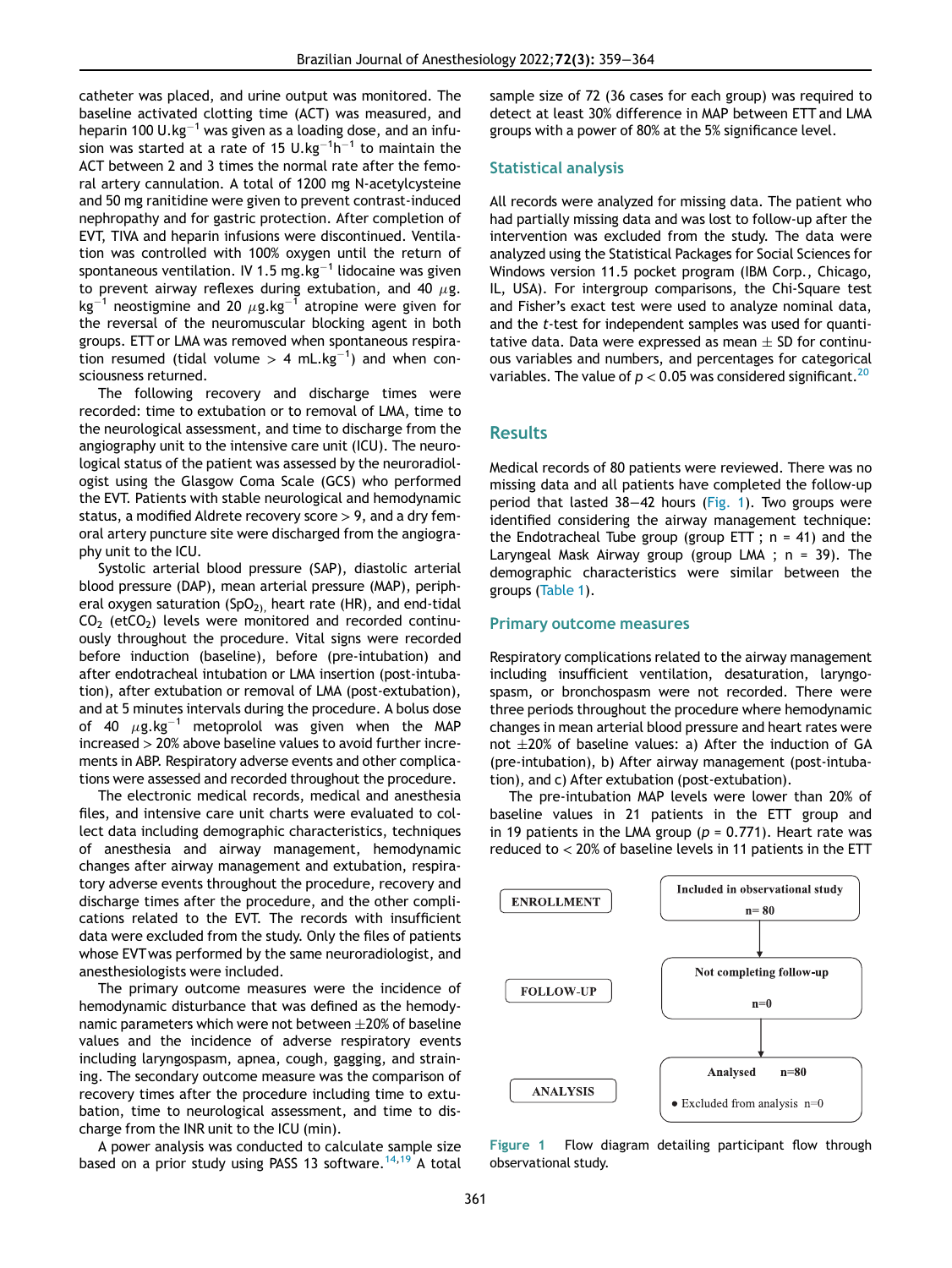#### Table 1 Patient baseline characteristics.

<span id="page-3-0"></span>

| <b>Parameters</b>                          | Group ETT $(n = 41)$ | Group LMA $(n = 39)$ |       |
|--------------------------------------------|----------------------|----------------------|-------|
| Age (years) <sup>a</sup>                   | 33.4(10.3)           | 34.5(11.8)           | 0.693 |
| Gender (Female / Male) <sup>b</sup>        | 26/15                | 24/15                | 0.551 |
| Body Mass Index $(kg.m^{-2})^a$            | 25.2(2.3)            | 25.4(2.0)            | 0.315 |
| ASA physical status I / II <sup>b</sup>    | 36/5                 | 33/6                 | 0.803 |
| Mallampati Score   /    /     <sup>b</sup> | 32/8/1               | 29/9/1               | 0.541 |

<span id="page-3-3"></span>ETT, Endotracheal Tube; LMA, Laryngeal Mask Airway; ASA, American Society of Anesthesiologists.

<sup>a</sup> Data presented as mean (standard deviation).

 $<sup>b</sup>$  Data presented as absolute number (n).</sup>

 $p < 0.05$  was considered as statistically significant.

| Table 2 |  | Comparison of changes in mean arterial blood pressure and heart rate between groups. |  |  |  |  |
|---------|--|--------------------------------------------------------------------------------------|--|--|--|--|
|---------|--|--------------------------------------------------------------------------------------|--|--|--|--|

<span id="page-3-1"></span>

| <b>Parameters</b>                   | ETT / LMA               | ETT / LMA               | ETT / LMA              | р     |
|-------------------------------------|-------------------------|-------------------------|------------------------|-------|
|                                     | $+20\%$ of baseline     | $<$ 20% of baseline     | $>$ 20% of baseline    |       |
| Mean Arterial Pressure <sup>a</sup> |                         |                         |                        |       |
| Preintubation                       | 20 (48.8%) / 20 (51.3%) | 21 (51.2%) / 19 (48.7%) | $0(0\%) / 0(0\%)$      | 0.771 |
| Postintubation                      | 14 (34.1%) / 36 (92.3%) | $0(0\%) / 0(0\%)$       | 27 (65.9%) / 3 (7.7%)  | 0.007 |
| Postextubation                      | 30 (73.2%) / 37 (94.9%) | $0(0\%) / 0(0\%)$       | 11 $(26.8%) / 2(5.1%)$ | 0.021 |
| Heart Rate <sup>a</sup>             |                         |                         |                        |       |
| Preintubation                       | 26 (63.4%) / 24 (61.5%) | 11 (26.8%) / 12 (30.7%) | $4(9.8\%) / 3(7.6\%)$  | 0.563 |
| Postintubation                      | 12 (29.2%) / 30 (76.9%) | $0(0\%) / 0(0\%)$       | 29 (70.7%) / 9 (23.1%) | 0.002 |
| Postextubation                      | 18 (43.9%) / 33 (84.6%) | $0(0\%) / 0(0\%)$       | 23 (56.1%) / 6 (15.4%) | 0.002 |

ETT, Endotracheal Tube; LMA, Laryngeal Mask Airway.

<span id="page-3-4"></span> $^{\circ}$  Data presented as absolute number and percentage, n  $\left(\% \right)$ .

 $p < 0.05$  was considered as statistically significant.

<span id="page-3-2"></span>group and in 12 patients in the LMA group before the intubation ( $p = 0.563$ ) ([Table 1](#page-3-0)). The pre-intubation MAP levels and heart rates were reduced to  $<$  20% of baseline values in similar number of patients in both groups ( $p = 0.771$  and  $p = 0.563$ , respectively) [\(Table 1](#page-3-0)). The post-intubation MAP levels and heart rates were increased to  $> 20\%$  of baseline values in significantly more patients in the ETT group than in the LMA group (27 vs. 3;  $p = 0.007$  and 29 vs. 9;  $p = 0.002$ , respectively) [\(Table 2\)](#page-3-1). Similarly, the post-extubation MAP levels and heart rates were increased to  $> 20\%$  of baseline values in more patients in the ETT group compared to the LMA group (11 vs. 2;  $p = 0.021$  and 23 vs. 6;  $p = 0.002$ , respectively) ([Table 2\)](#page-3-1). Hemodynamic disturbances as elevation in MAP were managed successfully using metoprolol.

<span id="page-3-5"></span>A total of eleven respiratory adverse events were recorded in all patients. Straining was recorded in one patient after intubation and in another five after extubation in the ETT group compared to one patient in the LMA group after extubation ( $p = 0.002$ ). Coughing was recorded in 4 patients in the ETT group after extubation but was not recorded in the LMA group ( $p = 0.001$ ) [\(Table 3\)](#page-3-2). All respiratory adverse events were resolved spontaneously without an intervention and did not result in a further complication.

#### Secondary outcome measure

The mean duration of the procedure was  $108.5 \pm 21.3$  min and was not statistically different between the groups ( $p >$ 0.05). The mean time to extubation, time to the neurological assessment, and time to the discharge from the INR unit

| Table 3 Comparison of recovery times and respiratory |  |  |
|------------------------------------------------------|--|--|
| adverse events between groups.                       |  |  |

| <b>Parameters</b>                       | <b>Group ETT</b> | <b>Group LMA</b> | р     |  |  |
|-----------------------------------------|------------------|------------------|-------|--|--|
| Recovery Times (min) <sup>a</sup>       |                  |                  |       |  |  |
| Time to extubation                      | $8.9 + 1.8$      | $9.1 \pm 1.6$    | 0.101 |  |  |
| Time to neurologi-                      | $12.6 \pm 2.9$   | $12.8 \pm 3.0$   | 0.136 |  |  |
| cal assessment                          |                  |                  |       |  |  |
| Time to discharge                       | $17.5 \pm 2.3$   | $17.1 \pm 1.4$   | 0.714 |  |  |
| Respiratory adverse events <sup>b</sup> |                  |                  |       |  |  |
| <b>Straining</b>                        | 6(14.6%)         | 1(2.5%)          | 0.002 |  |  |
| Coughing                                | 4 (9.7%)         | $0(0\%)$         | 0.001 |  |  |

ETT, Endotracheal Tube; LMA, Laryngeal Mask Airway.

<sup>a</sup> Data presented as mean (standard deviation).<br><sup>b</sup> Data presented as absolute number and percentage, n (%).

 $p < 0.05$  was considered as statistically significant.

to ICU were not different in either group after the procedure  $(p > 0.05)$  [\(Table 3](#page-3-2)).

There was no procedure-related complication observed throughout the procedure. The patients were followed in the ICU for 14−22 hours, and then were transferred to the service. All patients were discharged from the hospital at the next day.

## **Discussion**

The results of the study demonstrated that both ETT and LMA provided sufficient airway security without major complications including insufficient ventilation, desaturation,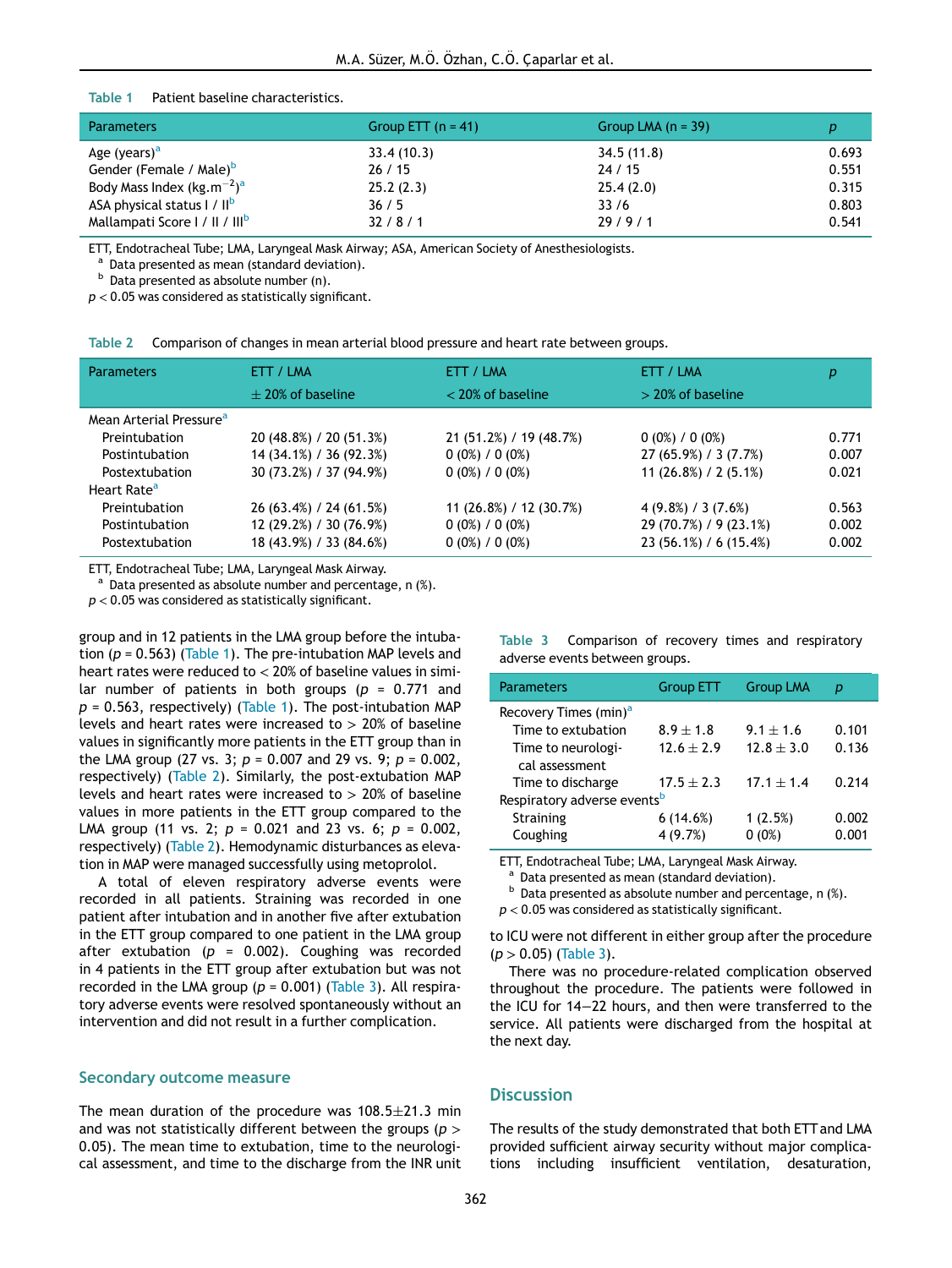laryngospasm, or bronchospasm. Hemodynamic disturbances were manageable and did not result in further complications. Recovery times were also similar that allowed rapid neurological assessment in the INR unit. The incidence of hemodynamic disturbance and respiratory adverse events were lower in the LMA group. According to the results, it can be stated that LMA may be safely used in patients who underwent endovascular treatments for cerebrovascular arteriovenous malformation under general anesthesia.

The anesthetic principles for EVT were developed mainly from intracranial neurosurgical anesthesia. $3-5$  Endotracheal intubation is used to ensure the airway security in the intracranial surgeries because the patients are placed in the sitting, prone or lateral decubitus positions and the patient's head is sometimes fixed using a skull clamp head frame. The duration of the surgery lasts up to 3–5 hours and also painful.<sup>4-6</sup>

We have been also using routinely endotracheal intubation in general anesthesia for EVTs as recommended in the literature. $3-9$  But, in our practice, the elevation of arterial blood pressure at intubation period induced by direct laryngoscopy, and cough and straining at the extubation periods were criticized by the neuroradiologist due to the risk for the development of an intracerebral hemorrhage, which is one of the leading factors causing morbidity and mortality.

As in neurosurgery, the maintenance of hemodynamic stability is very important in EVT. The rate of bleeding during AVM embolization has been reported to be 1.4%, and it has been found that the lack of hypotension is one of the clinical predictors of hemorrhage. $2^{1,22}$  $2^{1,22}$  $2^{1,22}$  Anesthesiologists are responsible for establishing preventive measures against hemodynamic disturbances such as minimizing airway reflexes during airway management, manipulating ABP with hypotensive agents as necessary, and maintaining the anesthetic depth in a stable manner.<sup>[9](#page-5-13)</sup> However, our efforts including intravenous lidocaine boluses to reduce airway reflexes were not always successful.

This issue directed us to investigate the availability of supraglottic airway devices in EVTs, which has been widely used as an alternative for endotracheal intubation in many other surgeries under general anesthesia. It was reported that hemodynamic disturbances were found to be significantly reduced with classical LMA than ETT during airway management at intubation and extubation periods.  $23,24$  $23,24$  $23,24$ Also, a systematic review and meta-analysis revealed that the incidence of laryngospasm, cough at removal, dysphagia or dysphonia, sore throat, and hoarseness was reduced with supraglottic airway devices.<sup>[25](#page-5-16)</sup>

However, only one report existed in the literature which reported the use of LMA in three patients who underwent coiling of unruptured cerebral aneurysms under general anesthesia.<sup>11</sup> It was concluded that LMA may be a safe alternative by avoiding the hemodynamic effects of tracheal intubation.

Upon this, it was decided to try using LMA in the EVT of cerebrovascular aneurysms except in conditions where the use of LMA were contraindicated including history of obesity, chronic obstructive pulmonary disease, low pulmonary compliance, hiatal hernia, gastroparesis, inability to open the mouth, and an infection or pathologic abnormality in the oropharyngeal cavity.<sup>[26](#page-5-17)</sup> As EVTs differ from the surgery, anesthetic requirements vary across both procedures at some points. The patients are in a supine position, the position of the head is neutral, and a skull clamp is not necessary

to fix the head during the EVT procedure. The C-arm of the fluoroscope is turned around the head without a contact with patient's body. Those provide easy access to the airway during the procedure. It is reported that EVTs last up to 120 minutes, which is much shorter and also painless com-pared to the surgery.<sup>[2](#page-5-1)</sup> Taking in the account all these factors, the conditions might not pose an additional risk to use the LMA in the EVT procedures.

The use of LMA was started first in EVTs of cerebrovascular aneurysm. After two years, it was continued in cerebrovascular AVM because there were no complications observed in the airway security related to the LMA and hemodynamic stability was established without an intervention.

There are few reports in the literature regarding the use of LMA and all were performed in the EVTs for cerebrovascular aneurysms. In a study, it was concluded that LMA ensured suitable conditions based on an analysis of cardiovascular sta-bility in 26 patients.<sup>[12](#page-5-18)</sup> LMA was used in another study which investigated the effect of dexmedetomidine on the recovery characteristics in 102 patients. It was reported that all patients were ventilated through LMA without a respiratory complication.[13](#page-5-19) A retrospective study was conducted by the authors of this study in patients who underwent EVT during an eight-years period. It was concluded that LMA may be routinely used due to airway securing without respiratory complications and hemodynamic disturbance.<sup>14</sup>

A rapid and smooth recovery is also important for assessing of the neurological status and early diagnosis of the postprocedural complications including bleeding, vasospasm, stroke, and focal deficits. $6,7$  $6,7$  $6,7$  In our study, the recovery and discharge times were similar in both groups. This is attributable to use propofol, fentanyl, and rocuronium, an intermedium acting neuromuscular blocking agent for the induction of anesthesia and a TIVA technique based on the propofol and remifentanil infusions for the maintenance. These anesthetic drugs provide stable hemodynamics and rapid recovery from anesthesia. This result is consistent with a study which found similar recovery and discharge times using remifentanil-propofolbased TIVA and an intermedium acting neuromuscular blocking drug (mivacurium) in patients undergoing elective orthopedic surgery with LMA or  $TT$ .<sup>[27](#page-5-22)</sup>

The current study has several limitations. First, the retrospective nature of the study might have resulted in bias that affected the selection of the control group. Additionally, exposure to the interventions and outcomes may be difficult to control in both groups. To prevent this disadvantage, we used the same inclusion and exclusion criteria during the data collection period. Data were obtained from multiple sources including anesthesia files, electronic medical records, and ICU charts to reduce recall bias. A single neuroradiologist and the same anesthesiologists performed all interventions. The patient files with insufficient data were excluded. It should be noted that the study aimed to evaluate the data of the anesthetic experience with LMA and ETT focusing on the safety profile in EVT for cerebrovascular AVM which is a relatively new procedure for the anesthetic management. Therefore, we think that prospective and randomized studies are required to prove the availability of modern airway devices in this evolving area. Another limitation was the lack of the use of bispectral index and neuromuscular junction monitoring. They would provide real-time data about the depth of the anesthesia.  $28,29$  $28,29$  $28,29$